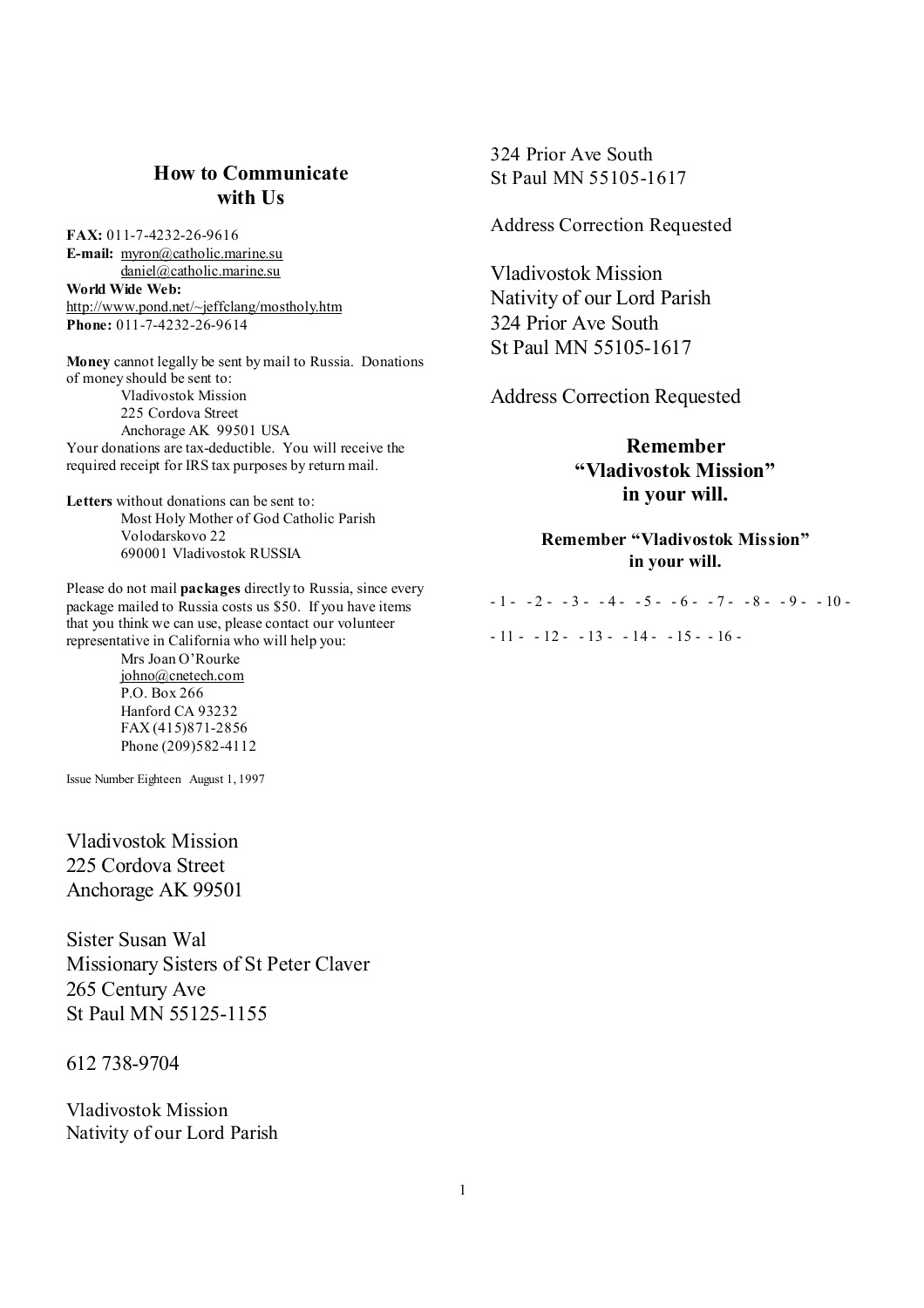#### **Frequently Asked Questions:**

What do the letters "C.J.D" stand for that you Vladivostok priests use behind your names?

They are the initials of the Latin words for "Canons Regular of Jesus the Lord", our proposed new religious community which we hope to found here in Russia if God gives us vocations. We already have our habit and our constitution, and the approval of our bishop to begin, so all that remains is to wait for men who want to join us. Basically canons regular are religious men who live in community at a major church where they minister to the needs of the people while living a religious life and while praying daily the Liturgy of the Hours in that church.

### **Frequently Asked Questions:**

### What calendar do you use in Russia?

The Roman Catholics in our diocese (all of Siberia and the Far East of Russia) celebrate feasts according to the Gregorian calendar, as you do in America. Catholics feel it is more important to celebrate with the universal Church rather than with the local Orthodox Church. The Russian media always cover both the Western celebrations (the Pope's Christmas Mass, for example) and the Orthodox celebrations. Since the Communist Revolution the government itself follows the Gregorian calendar, and many people here don't understand why the Orthodox Church doesn't switch to the scientifically more accurate Gregorian calendar. We, of course, consider it the right of the Orthodox Church to celebrate as it wants, and we as we want. My people say they like it this way--they get to celebrate Christmas twice, once according to the Western style and once according to the Orthodox style, if they have Orthodox relatives, which most do.

#### **Frequently Asked Questions:**

### Are your parishioners mostly Polish?

Our parish had 15,000 members before the Communist takover of the Far East, mostly of Polish extraction, but with many Germans, and Ukrainians. There were also many foreigners, since there were many consulates and shipping companies in the city at that time, and even several foreign armies for a while. The Czech army helped build our church, since most of them were Catholics. The American military presence in the Russian Far East also consisted largely of Catholics since Americans of Polish extraction found it easier to deal with the Russian language. There were even American lay Catholics in the parish. Today we have Russians, Poles, Lithuanians, and Germans in our parishes, as well as Ukrainians and Armenians. We also have foreigners, like Koreans, Americans, Japanese, and Indians.

### **Frequently Asked Questions:**

What language do you use for Mass?

Our liturgies in Vladivostok and the Far East are only in Russian and English. Everybody can understand at least either Russian or English. The farther West you go, the more people understand Polish or German. So in Irqutsk, for example, which is near Lake Baikal, there is a Polish mass on one weekday each week, but the Sundaymass is only in Russian. In Novosibirsk there is one Sunday mass in German, one in Polish, and one in Russian. By the time you get as far West as Byelorus, even the Sunday masses are in Polish, and in Kazakhstan in German.

 It was clear from the beginning that if the language of our mass was Polish, the parish would have no future, because the kids would consider it old-fashioned--Only a few of the grandmothers know their ancestral language. On the other hand, the children like English. Now only the sermon and the Gospel are in both languages. The rest of the mass is in Russian. For those who speak only Korean or English, the other mass readings are available on paper at the door of the church. All our music is in Russian or in Latin. We have prayerbooks available in Polish, Russian, German, and Lithuanian. It is interesting that an elderly parishioner once asked me why mass wasn't in Polish, because she remembered that it was in Polish before the Revolution!! (You and I know that the mass was only in Latin before the Revolution!) She was disappointed.

 From the beginning of our work in Russia, we made it clear that we were here not to serve nationalities and nationalistic aspirations, but Catholics--of every rite, nationality, language, and citizenship. There is a Polish Cultural Society in Vladivostok, with many elderly Catholic members. Their president is an atheist. They occasionally invite me to their meetings, even though I'm an American of Alsacian extraction. I believe in retracing and understanding our roots because it helps us to properly prepare for the future.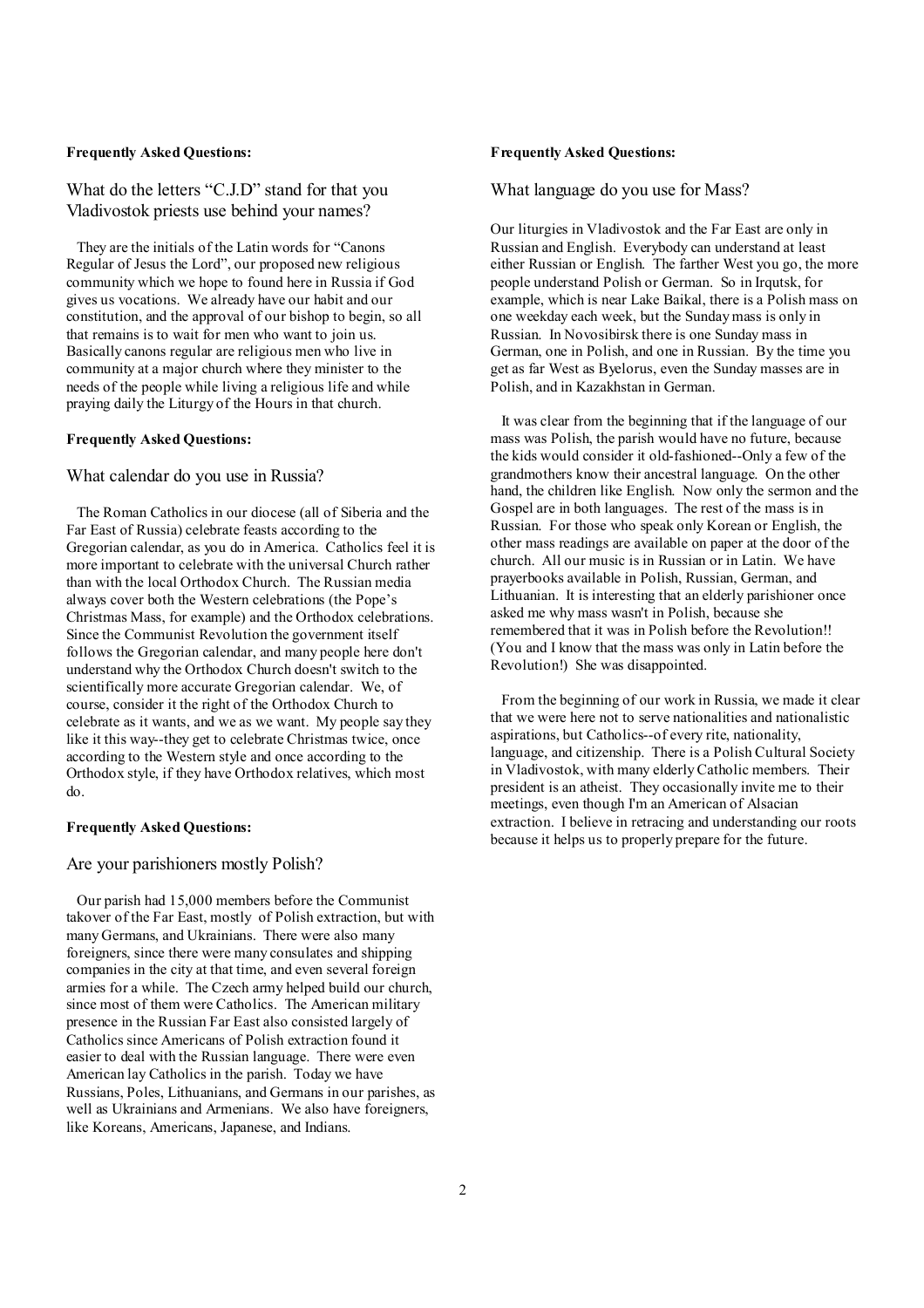### **News Notes**

### *by Rev Myron Effing, C.J.D.*

• Our Parish of the Transfiguration of Jesus in Blagoveschensk is waiting to receive a building which the state will give us to use while the Orthodox Church is using our historical church building.

For fifty years already our Orthodox brothers and sisters have been using our church which was confiscated by the Communists in 1935. They have also received from the government our Catholic hospital building, which is now the Orthodox chancery, and the former Catholic rectory, which is now housing for Orthodox seminarians. It will take years for the Orthodox to build their own cathedral in the Byzantine style, and meanwhile they must continue to use our building. We are glad that there is this special relationship between the Catholics and Orthodox in Blagoveschensk. Our parish there is still rather small, so it is better for us to have a smaller building temporarily, anyway.

When we receive the keys to our new premises, we will need to install a furnace, running water and bathrooms, upgrade the doors for security, add a phone, and take out a few walls to make room for the nave and sanctuary. Mr John Bold of Solana Beach, California, one of our benefactors who always responds to these special needs, has offered to help us with this project, as did the Parish of the Transfiguration located in Pittsford, New York. We are hoping that the parishes will be sister-parishes and continue to help each other by word and deed.

Does anybody want to be the parish priest in Blagoveshensk? You'd have a parish right on the Chinese border, in a city which was named by Saint Innokenty, the famous Russian Orthodox missionary to Alaska who later became Archbishop of Moscow. He is a good example of cooperation between churches, since he manufactured church organs in Alaska for purchase by Catholic churches and Franciscan missionaries in California. By the way, it only costs me four days per month to go on the train to Blagoveschensk and return. Can you imagine how difficult was the mission of Saint Innokenty whose diocese stretched from Irkutsk (Lake Baikal) to California!--200 years ago when there was no train or plane!

• Bishop Joseph Werth came to visit us on June 13. He also confirmed and gave and First Communion to some of our children from the Vladivostok parish, and also from Fr Dan's parish in Romanovka. In spite of the economic difficulties when many of our parishioners haven't received their paychecks for many months, there were beautiful flowers on the altar and a lot of baked goods for tea with the Bishop after mass.

When the bishop was here we reviewed with him our activities, and it is clearly amazing how our benefactors have

made it possible for us to work here in Russia. Almost all priests working in Russia are members of religious orders who provide them with an annual budget. They don't need to be concerned about raising money but only about their pastoral work. We, on the other hand, must be concerned to raise all our funds, since we don't have a budget from a sponsor! Needless to say, without you, our reader, and our friends who help us, we'd be lost. But instead, we have one of the largest churches in Russia (even if it still needs repair), we have the best servers, best choir, best charitable work, and greatest interest in vocations in Russia. Thanks be to God, to the Blessed Virgin Mary, and to you! We especially need priests--good ones. Pray for us daily as we pray for you and for all our benefactors, and ask the Lord for workers for the harvest.

• The first Russian Far Eastern Catholic Youth Conference was held in Khabarovsk from June 28 to July 5. We invited all the unmarried parishioners from our seven parishes who have already finished high school. Sometimes the youth can feel neglected among the mountains of work which we need to do. We already have children's camps every year, and now at last something for the youth. A team of four Americans from the Society of Our Lady of the Most Holy Trinity came to help with the conference, including Fr Jim Kelleher from Immaculate Conception Parish of Skidmore TX, Sister Mary Katherine Malmros of Kansas City MO, Mr George Reiss of Kettering OH, and Mr Matthew Bowman of Wheeling WV, who paid their own expenses and even left a donation for the Khabarovsk Parish of the Immmaculate Conception. At the conference we studied prayer, liturgy, the Bible, planning for marriage or a religious vocation, chastity, pro-life, and NFP. It was a great program, and we really liked our American team. Next year we hope to expand the program.

• We just had a major customs inspection after the government heard rumors that charitable organizations were marketing the humanitarian aid that they received customsfree. But the inspection turned out okay except that we had to pay a small fine because not all of our documents were up to par. We probably did get a little sloppy, since they hadn't checked anything for five years. I remember that earlier we never gave any aid to anybody without their signature and domestic passport number, but more recently it has just seemed easier to give and forget, not letting your left hand know what your right is doing.

The inspectors advised us to import in larger quantities, or not import at all, since small quantities are just as much work to import but a lot less beneficial. In other words we can't be a small operation: either get large or quit. We are thinking about it. Lots of mom & pop stores have disappeared in America, too, due to lack of efficiency, even though it was a wonderful social phenomenon. CARITAS is expanding. Maybe we have to try to enlarge our charitable work. ...Still thinking.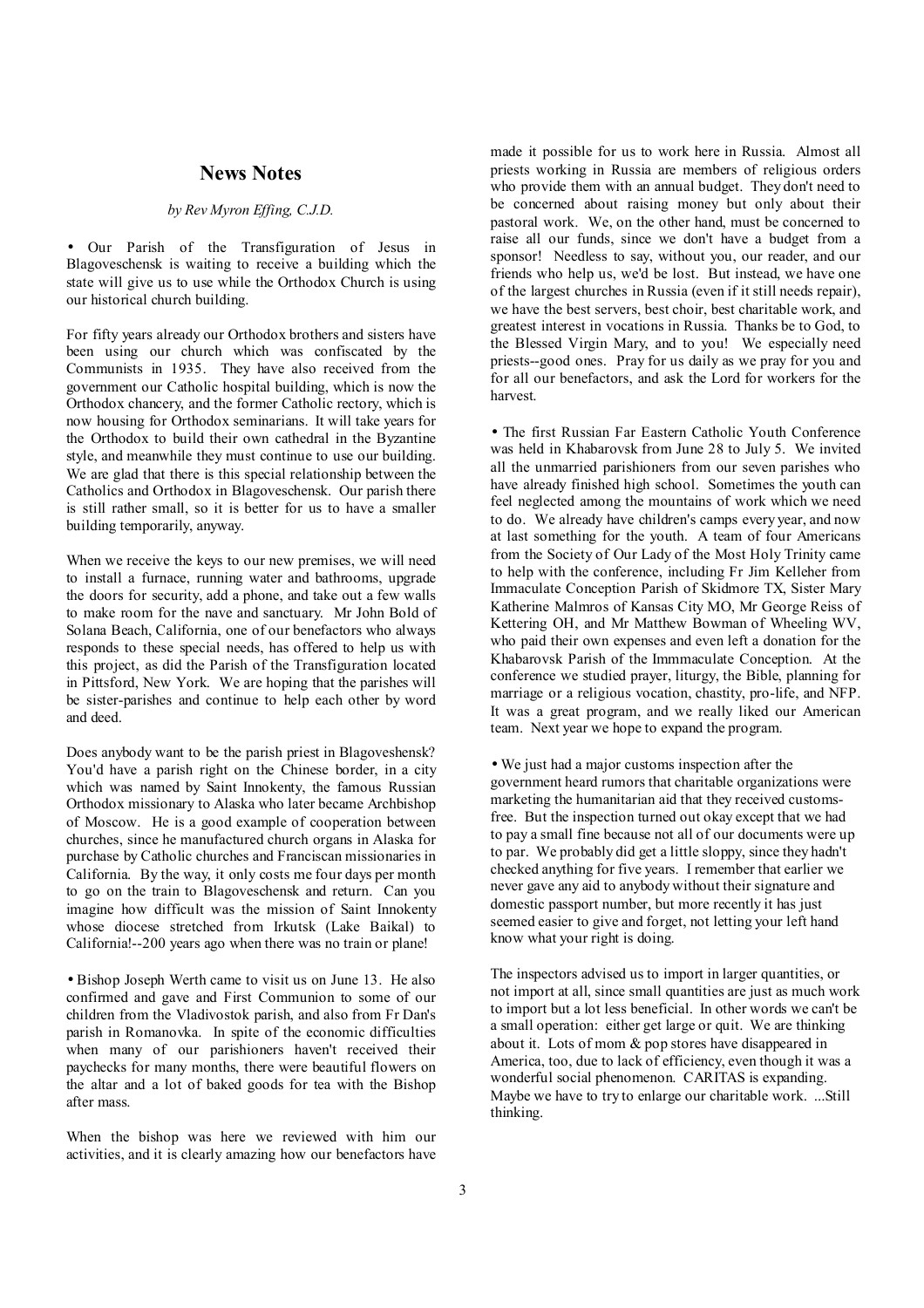• I received a FAX from the Capuchin's Seraphic Mass Association in Pittsburgh. They proposed to their benefactors to buy one of our windows for us as a special Christmas present to our Lady and to Russia. The benefactors were very generous, so the Association will purchase our largest window: Mary, Mother of the Church! The Seraphic Mass Association has helped us from the very beginning--even before we came to Russia! They were one of the first to send us mass stipends and mass vestments for use in Russia. We are grateful to Fr Fugini of the Association, and we will be happy that there will be a permanet sign by the window: "Donated by Benefactors of the Seraphic Mass Association".

• Mr and Mrs Kopp and family (whose picture was in the recent *Sunrise*) notified us that they would buy the Annunciation Window--the other large one! Also, the Sisters of Charity of St Ann from Spain, who will be visiting us in August, wrote to say they wanted to purchase the Immaculate Conception window! It is appropriate for them, since the miracle of the Immaculate Conception took place in the womb of St Ann. So we are still looking for a donor for the window, The Marriage of Ss Mary and Joseph. This marriage created the Holy Family, and secured the normal legal place for Jesus among the Jewish people. There are still several windows available of the mysteries of the Rosary, too, in case you know someone who would be interested.

• Windows still available are:

**Window Cost** 

Nativity of Jesus 3,780 Presentation of Jesus in Temple 3,780 Finding of Jesus in the Temple 3,780 Marriage of Joseph and Mary 4,320

The "Coronation of the Blessed Virgin Mary" window still needs \$1297.22 before it can be purchased. We opened this window for those benefactors who wanted to participate in the Windows Project, but who didn't get the window of their choice, or whose means were less than the cost of any remaining unsold window. It's not too late to contribute to this window!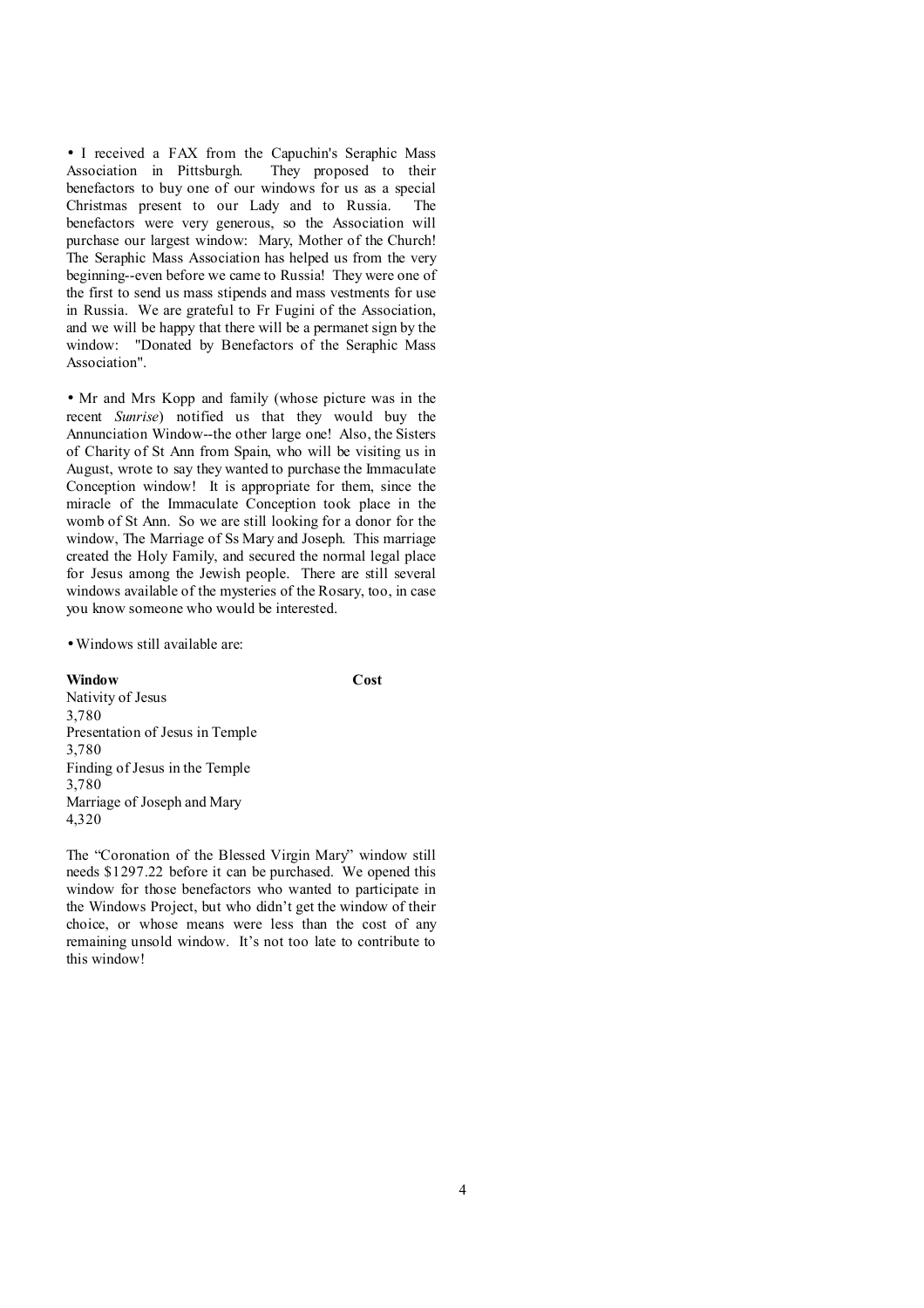*Victor Anisimov, the chief teacher for our correspondence courses, including "Introduction to Christianity".* 

*Our children posing after the Corpus Christi procession.* 

*The proclamation of the Gospel in Vladivostok during Lent.* 

*Our children at work in catechism class.* 

*Father Christopher Zugger (front) and his deacons and parishioners in Our Lady of Perpetual Help Church in Albuquerque, New Mexico.* 

*Lifting the container over the wall.* 

*The Twelvth Station from the new set of stations we received from The Church of the Resurrection in Clymer, Pennsylvania.* 

*Our Marian statue on Easter Sunday, under the Relic of the True Cross which we received from the Propogation of the Faith office of St Paul and Minneapolis.*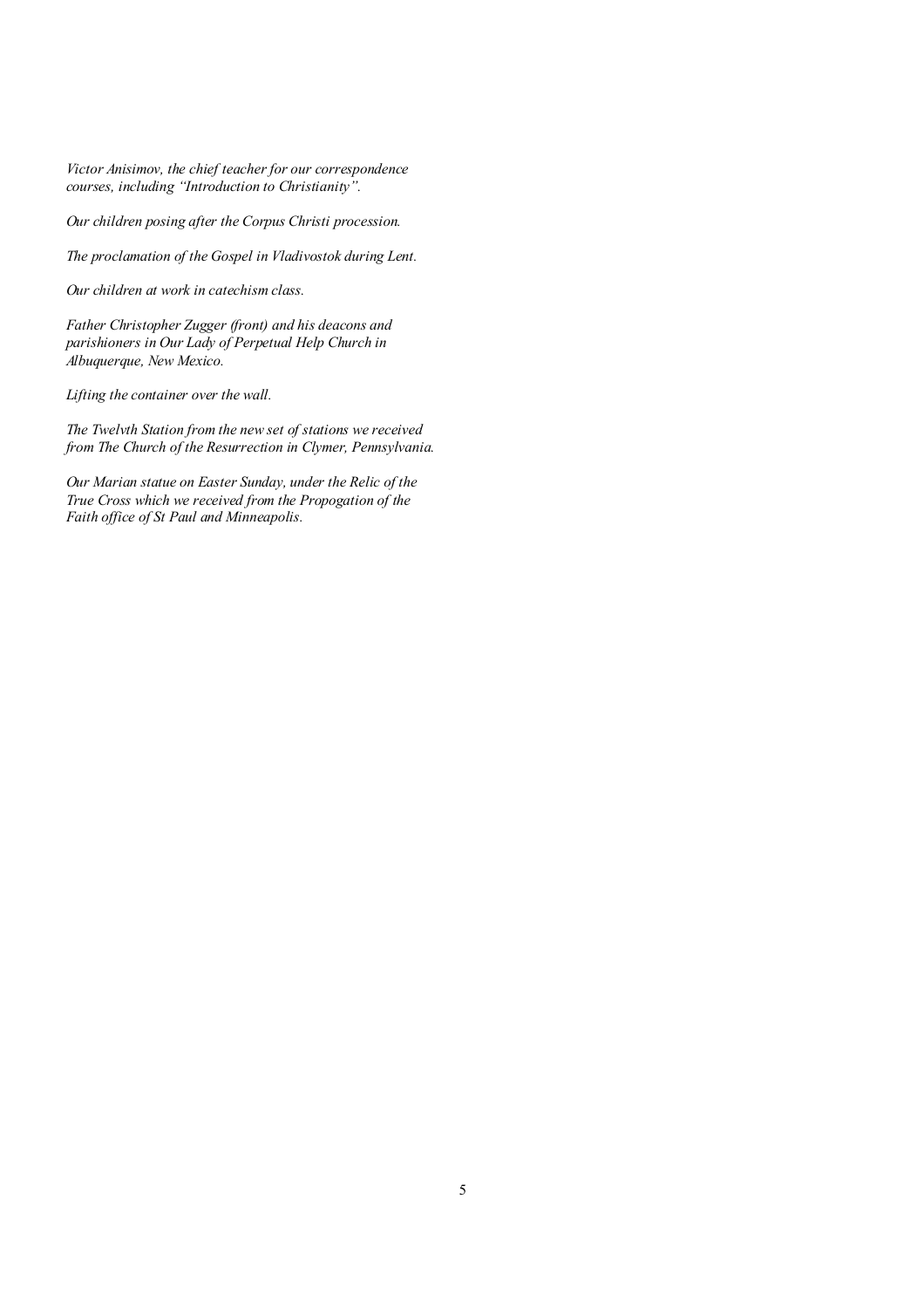### **Far Eastern Catholic Youth Conference**

*by Yuri Byelozorov (tr by Rev Myron Effing, C.J.D.)* 

The Far Eastern Catholic Youth Conference was held in Khabarovsk from June 28 to July 5. 25 youth from Blagoveschensk, Nakhodka, Vladivostok, Khabarovsk, and Bolshoi Kamen took park in the program which was hosted by Immaculate Conception Parish of Khabarovsk. A team of four Americans from Immaculate Conception Parish of Skidmore, Texas, and the Director of the Russian Far Eastern Division of CARITAS Japan also took part.

The purposes of the Conference were the following: to prepare group leaders for next years bigger conference, to acquaint the youth of our various parishes with each other, to help form vocations among the youth, whether to religious life, marriage, or to lay ministry, to provide some practice in theology and in prayer, to encourage chastity, and to struggle against abortion by providing a defense of the life of unborn children. Jumping ahead, I'd say that all the purposes of the Conference were achieved.

As for any conference, ours required a long preparation. It began with a letter from Fr Myron to the Immaculate Conception Parish in America which had been sent already in the wintertime. Father Jim Kelleher, the pastor, replied that he had long dreamed to come to Russia. After arrangments had been made between both sides we all began our work in prayer.

The Americans got their team together, looked for funds for travel, got their visas which were given to them on the last day, and prepared their talks. Khabarovsk parishioners prepared to receive the many guests, renting rooms in an institute dormitory, made a deal with a restraurant for food, spoke to the Christian radio station about participating, arranged with the women's prison and the women's prison orphanage where parishioners from CARITAS Khabarovsk work. In Vladivostok we planned the program of the conference, prepared our talks, and arranged to receive the American guests who would spend a few days with us.

Father Myron had two worries that he shared with his helpers--after all he is the pastor of the youth. He worried about just who were these Americans coming to help us- were they committed Catholics who were prepared to share their faith with others, or would they be people who don't agree with the teachings of the Church and for whom the sacraments and teaching are just some kind of tradition and not a way of life. If the later, it would be necessary for him to defend the faith of his parishioners against foreign odds. Praise God, this problem was resolved after Fr Jim's team arrived in Vladivostok when they included themselves in the prayers and practices of the life of our parish of the Most Holy Mother of God. They even defended the teachings of

the Church on TV when they were invited to appear on the Humanitarian Channel.

 At the request of this author, George Reiss, one of our guests, even spoke at a conference about "Family Planning" which was organized by the Russian branch of Planned Parenthood. The organizers tried to convince their listeners that, thanks to contraception, we can be happy that there is a decrease in problems of abortion because of miniabortions, even though they complained about the catastrophic fall in the birthrate in our Primorsky State! Mr Reiss told the listeners how his Crisis PregnancyCenter in Dayton, Ohio, of which he is the president, helps pregnant women. The doctors and teachers at the conference heard for the first time that it is possible to give real help to women without killing their children, and for the first time they had to think about the fact that the fruit of the womb is already a person, even if unborn. May God grant that these seeds of love will not be choked by the thorns of cynicism, but give good fruit.

 Fr Myron's second worry had to do with the possibility that some kind of "cult spirit" might infect the conference, with the result that the youth would close in upon themselves. The main goal was the preparation of leaders so that they would witness their faith to others in their parishes and cities. Many times he checked the themes of the talks, went over the schedule, and talked to the organizers. From this there was good fruit, because the conference didn't result in some kind of a cultic group isolated from other believers.

 Finally Saturday, the 18th of June arrived when we all gathered at the train station, took our seats, and set out for Khabarovsk. The youth gathered in one of the compartments of the train, and decided to say the Rosary asking God to bless the work of the conference. The Americans really tried to pronounce the words on the prayer in Russian. One could say that the conference started already on the train.

 On Sunday morning the joyful trustee of the Immaculate Conception Parish of Khabarovsk, Stanislauv Yermak, met us on the platform. We all went to the little chapel of the parish which is located in the premises of a clothing repair shop owned by one of the parishioners. That is the usual place of prayer for the Khabarovsk parish.

 We served Sunday Mass in two languages where the parishioners and the conference participants listened to the Word of God proclaimed from the altar. Then we all received communion, becoming one in the Body and Blood of Christ. The faces of the Khabarovsk parishioners were very happy to see for the first time so many guests in their parish. Then they settled us in the dormitory at the Building Construction Institute.

 Since the lecture hall wasn't ready yet, the participants of the conference got officially acquainted with each other in the shade of a tulip tree which was located on the street in front of the dormitory. We stood and introduced ourselves, and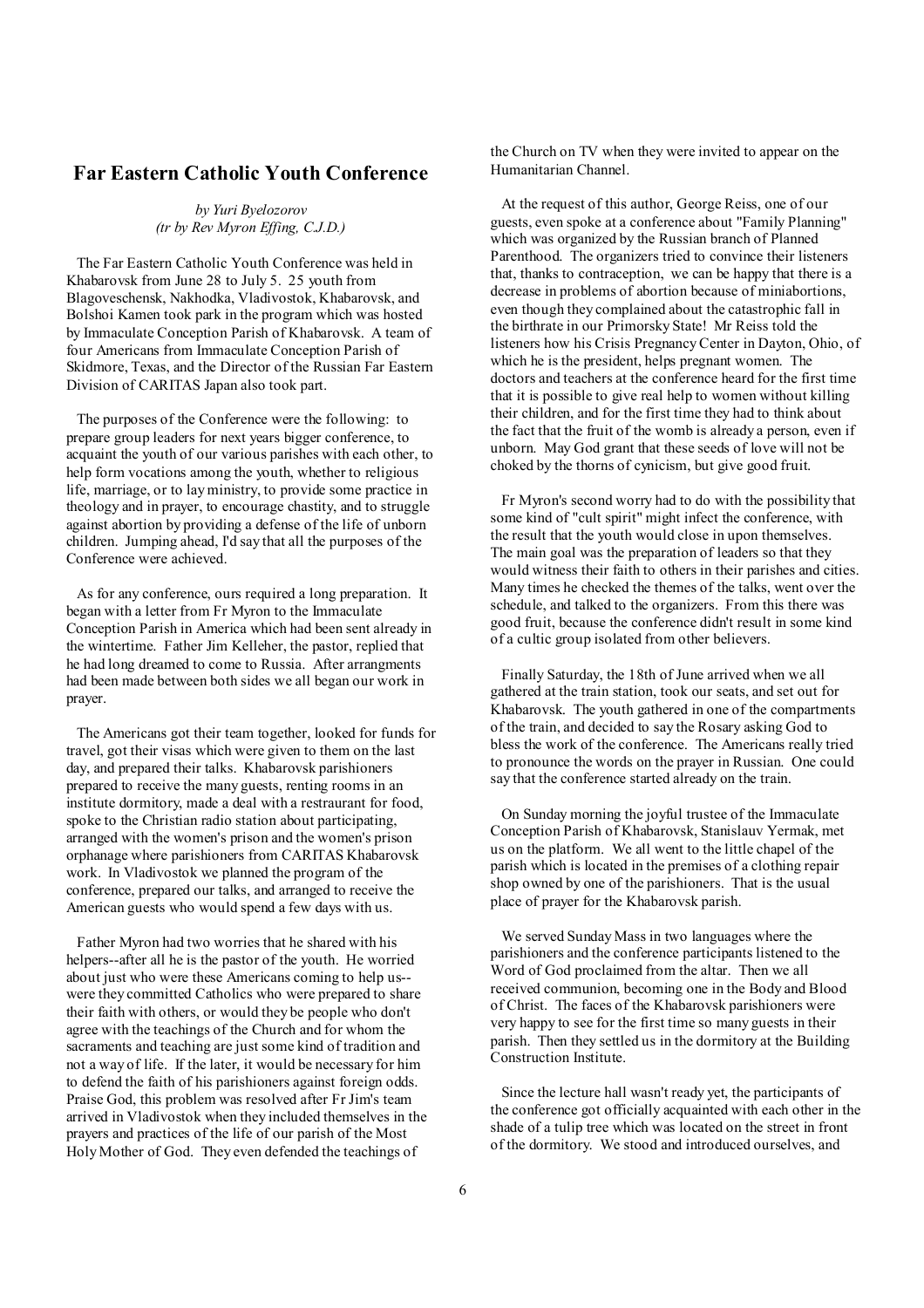talked about our spiritual journey to Christ--and without noticing it, three hours flew by.

After supper we gathered in the lecture hall where Zhenya Balanyov spoke to us about the necessity of repentance, examination of conscience, and the Sacrament of Penance. Then those who were in the hall prayed the Rosary for those who went to the priests for reconciliation with God. After that we call joined to praise God in the Liturgy of the Hours. Many participants for the first time got acquainted with the breviary.

At seven o'clock in the morning we all woke up to the music of St Francis' Hymn to the Sun which I played on the guitar in the dormitory corridor. Then it was Morning Prayer from the breviary and Mass of the Day in which the youth raised fervent prayers to our Heavenly Father for the strengthening of the Church, for discernment of vocations among the youth, and for the growth and development of our Catholic parishes in Russia.

When the conference workday began with prayer, Fr Myron announced the special theme of the first day: The Liturgy of the Catholic Church. For three hours the youth listened attentively to the ways in which the Church expected the people to participate in mass. With the help of the Holy Spirit they understood the beauty of the holy service and prepared themselves to carry out every part of our role in the liturgy. They even began to understand that its not a hindrence even to attend mass in a foreign language because everywhere in the world the same ritual is used in the Roman Catholic Church, with the very same prayers raised to God. They asked questions about how to serve mass together with the priest, and they received full answers to their questions.

After dinner, Zhenya Balanyov continued the theme of the day, speaking about prayer. He showed how to properly praise God in the Liturgy of the Hours. They learned how to compose and present the Prayer of the Faithful at mass, practiced reading at mass for the Liturgy of the Word. They lost their shyness to proclaim the Word of the Lord before the people of God. They learned how to clearly pronounce their words and how to proclaim the Word in loud, clear voices.

After supper we all sat in the hall to hear Fr Myron's lesson about the Bible which he held in his hands. We attentively understood the Word of God, and it became clear why God's chosen people collected the Scriptures.

Again in the evening there was the examination of conscience with a half hour of silence but the priests couldn't be with us as we prayed the Rosary because they were reconciling people with Christ in the Sacrament of Penance. That's how it was until the end of the conference because the youth liked confession and their new peace with God. Every evening concluded with the Liturgy of the Hours in which different people took the parts of leader, reader, and cantor.

 On the third day Fr Jim spoke to us about the Mother of our Savior, the Virgin Mary, and showed how she has tremendous love for each of her spiritual children. He helped us to see how and why the apostolic churches respect the Mother of God. By his many faceted presentation, translated by Victor Anisimov, he showed his listeners the Blessed Virgin's maternal heart full of love for them.

 The height of the conference was reached in the middle of the third day. The difficulties of getting accustomed to the variety of personalities and of adapting to our situation were past, and so we spent the second half of the day on the shore of the great Amur River where we took an excursion on a riverboat, looking at the city from the middle of the river. The fresh river breeze renewed us, and the sun peeked out from behind the occasional clouds. It was a time of peace.

 The next morning I woke everybody with a song, "Teach me, God, to Love," the words and music having occurred to me on the previous evening. We began with the Morning Prayer from the breviary and received again the Holy Body and Blood of Christ at mass. The theme of the day was announced by Sister Katherine Malmros: the vocation to the religious life. We understood that monks aren't people who are running away from the problems of the world, but those who follow the call of the Lord to more fully experience His love already in this earthly life. The theme concluded with some remarks from our priests about their own vocations, about the difficulties of not misinterpreting their call at the beginning of their spiritual journey, and about the necessity of completely trusting in the will of God, and how a person must give oneself to a vision of one's vocation. It was all new for many of the listeners, but they really did want to understand so as to know the will of the Almighty concerning their lives. I was happy to read in the questionnaires after the conference that two people decided their vocation, and may the Lord bless them on their way.

 Then Olga Nemchinova and Victor Anisimov told us about the lives of two modern spiritual leaders of the Roman Catholic Church, Mother Theresa of Calcutta and Pope John Paul II. Their lives underscore the truth of what Fr Jim said, that if we don't do through faith any "crazy-to-the-world" deeds, then God won't do any miracles through us either.

 On the following day a video machine appeared in the lecture hall. We considered the vocation of the laity and the married life. George Reiss, with characteristic simplicity, told us some things not apparent to the world: how blessed from God is the couple with children! How the world is terribly accustomed to consider children to be a curse. Rather we have to see how sad is the couple with no kids.

 Ishowed the attendants the mystery of the conception and birth of a child by video. I tried to give them a sense of love for children to save them and preserve the lives of people from conception to natural death. When the participants were able to demonstrate to themselves that in fact a person is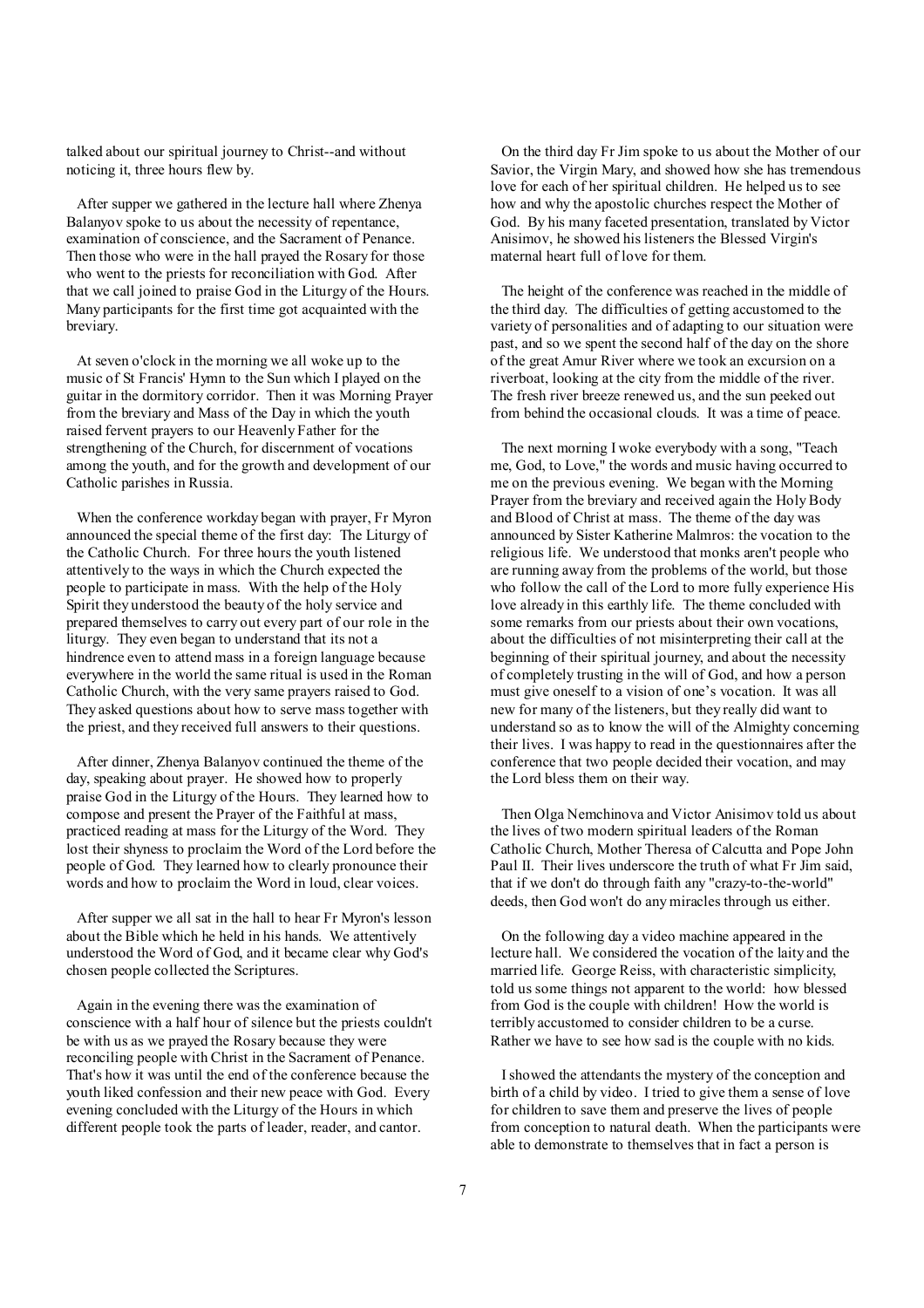really a person from the moment of conception, we showed the reality of society's treatment of the unborn using the film, "Silent Scream". Tears appeared in the eyes, with waves of anger and compassion alternating in the hearts of our youth. The truth of the reality hidden behind the words "interruption of pregnancy" became clear. There was a heated discussion about how to free society from the evil of abortion. Then we began to talk about chastity, and this discussion also helped us understand that we need to fight for the right to life beginning with ourselves. George spoke about the Crisis PregnancyCenter, and tried to show us how such a center is organized.

For the first time the conference divided into two groups, one of which visited the Children's Home located at the Women's Prison where Fr Myron baptized a prisoner and her son who were prepared for Baptism by the Khabarovsk parish. May God grant them to grow in faith and the love of Christ with humility.

The other group went to the radio station, "Association of Christian Broadcasting", where two times in the course of the day our Christian brothers broadcast live our chats concerning the themes of the conference. They fielded phone calls from listeners and lovingly answered the queries. The participants in the conference shared their faith and spoke about the spiritual riches of the teachings and life of the apostolic churches. God grant that the listeners felt a thirst for the Eucharist, and may they experience the freedom of the children of God.

Friday was the last day of the conference. We began to hear how people were sorry that the conference was ending. Friday was a fast day, but two things indicated that maybe we ought to get dispensed from the fast: It was the end of the conference and it was the 4th of July, American Independence Day. The priests decided to exchange the fast for special prayers added to the evening mass asking God to save the lives of unborn children.

Next morning we again dealt with the ministry of the layperson. We also got acquainted with the works of CARITAS Khabarovsk by Tatyana Yermak and of CARITAS Japan by Mika Mizuno, and then again returned to the theme of the struggle against abortion, hearing about the work of American Matthew Bowman and his friends, who demonstrate against abortions near abortion clinics. They are prepared to give up their freedom for the sake of saving the life of even one child whose mother is preparing to kill it. Their way of protest is to pray at the clinic and dedicate their lives to the will of God. Praise God, that in the arsenal of the organization which fights for the unborn lives is their dedication to help in the difficult situations of the lives of the women with problem pregnancies. They draw it all together with prayer, knowing our vocation to bring the light of the Gospel to the dark problems of this world.

 The morning also brought to light another prayer intention of the Khabarovsk parish--the return of its pre-Revolutionary church building. This building is now the venereal disease clinic. The parish was closed on October 1 during the Repressions in the '30's. On the same date in 1993 the parish was reborn with its new official act of registration. On October 1 the Catholic Church celebrates the feast of St Therese of Lisieux. Fr Jim had brought with him a little picture of St Therese. He is convinced that she helped the Americans receive their visas in time for their trip. So the Khabarovsk parishioners and the other participants in the Conference prayed daily to the "Little Therese" for the return of the Khabarovsk church building to the Parish of the Immaculate Conception before October 1 of this year. The prayer goes like this: "O little Therese of the Child Jesus, I ask you to choose for me a rose from the heavenly gardens and bring it to me like a sign of love. O Little Flower of Jesus, ask God today to give me this mercy which I now pass into your hands: the return of the building of the parish of the Immaculate Conception of the Virgin Mary in Khabarovsk. Holy Therese, help me always to believe as you believed in God's great love for me, so that I can imitate your `little way' every day. Amen."

 Suddenly it was time for mass and the Benediction of the Blessed Sacrament. And again in the prayer of the faithful we prayed to God for help for the defense of the child in the womb of its mother.

 Then there was a banquet, and we toasted our gratitude to one another, after having prayed to our Heavenly Father. The image of Our Lady of Fatima stood in the center of our fraternal dinner, where she radiated to her children maternal and spiritual love.

 Then it was time for the sad departure of our American friends who were to fly back to their homeland. We all expressed our hope to meet again next year, on the 19th of July, the day we decided to begin the Far Eastern Catholic Youth Conference next year--but with an even larger group of youth.

 Please pray to God, brothers and sisters, that our plans for the conference for 1998 will be realized according to the will of God. With that I'll finish my report about this year's conference. Please pray for me, the Assistant for Evangelization to the Pastor of the Parish of the Most Holy Mother of God of Vladivostok, Byelozorov, Yuri Andreevich.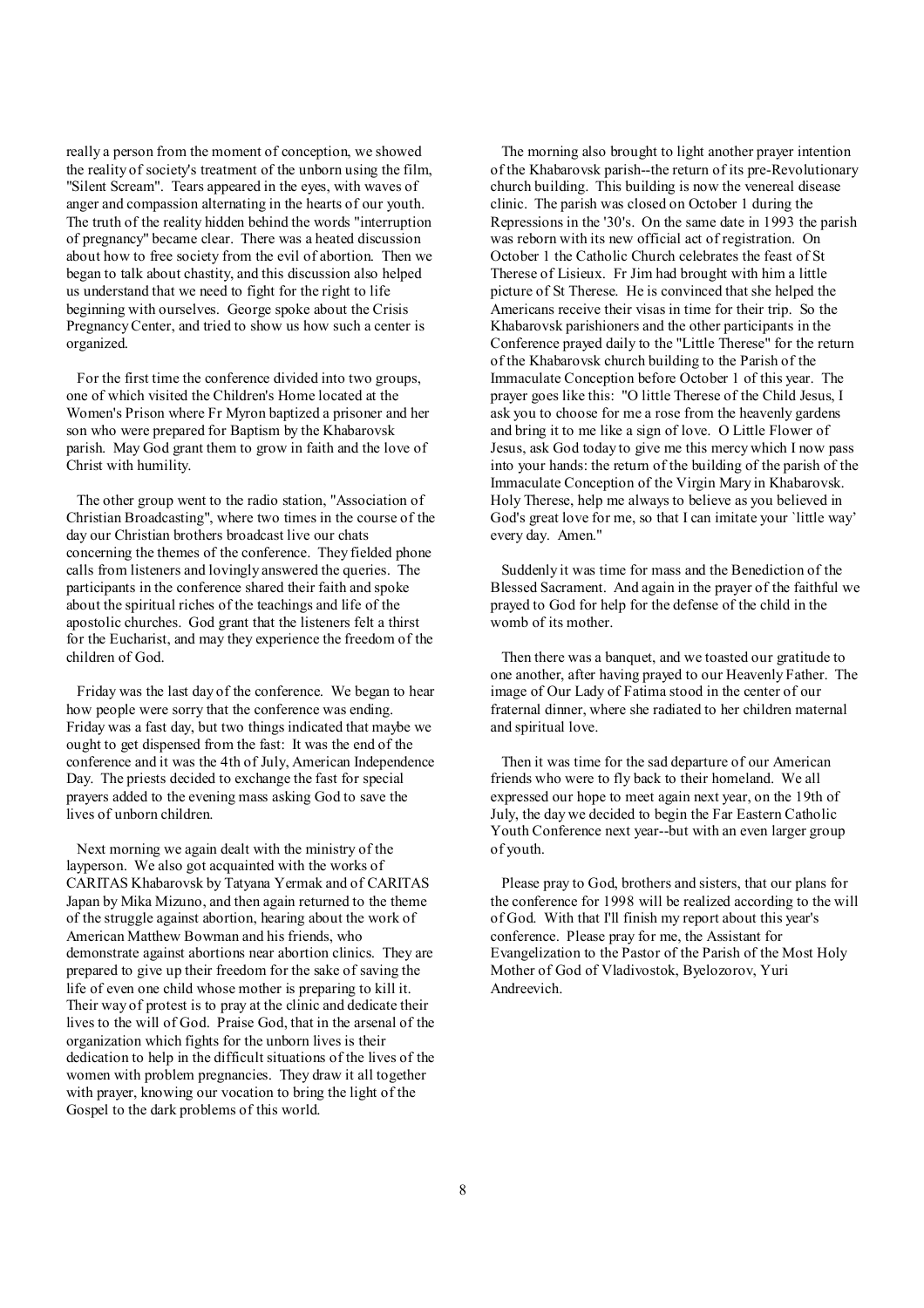# "Even The Sparrow Finds A Home" (Ps 84: 3)

### *by Rev Daniel Maurer, C.J.D.*

At the risk of being called "Quasimodo" I would like to tell our readers what a joy it is finally to be able to live in church. On March 18 I moved from the apartment that my parents bought where I had been living for the past three and a half years into a newly prepared room in the south tower of our cathedral. (Thanks again, Mom and Dad, for your generosity. The apartment was a great place to live.)

"Blessed are those who dwell in your house, ever singing your praise!" (Ps 84: 3b-4) Moving into the church brings with it many reasons to be joyful. For one thing the vocation of "canon reluglar" is a style of religious life connected with an actual church building. It is the privilege and duty of the canon to sing the praises of God throughout the day in a public church for and with the people of God. Most communities of canons live in a "canonry" built next to their church, usually with a passageway that connects their cloistered residence to the public church. But I am even closer to my church. I am in it. What could give me a better opportunity of fulfilling my canonical vocation than that! We canons like to trace our roots all the way back to the Old Testament choirs of Levitical priests in the Jerusalem Temple who sang the praises of God in the place He had chosen to dwell: "These are the singers, the heads of the families of Levites, dwelling in the chambers of the temple free from other service, for they were on duty day and night." (1 Chronicles 9: 33-34)

What a priviledge (even a luxury) to be able to stop by the Blessed Sacrament chapel for a visit at any time of day or night; to get up from my desk, walk a few feet and pray before our marble crucifix or any of the many icons and statues of the most holy Mother of God, the beloved patroness of our parish; to gather with Fr Myron and our parishioners and colleagues for morning and evening prayer in the presence of the Lord. It is also a great joy to be reunited again with Fr Myron in a truly communal, canonical life. For our first three years in Russia we lived together in successive apartments where we also celebrated daily Mass and prayed the Liturgy of the Hours together. After we received the church building from the State and a room was made ready for Fr Myron, he moved there in May of 1995 to fulfill his life-long desire to live closer to the Lord in church and also to supervise more closely the restoration process. But for many practical reasons I was not able to move with him, so for the past two years we have been living separately. celebrating daily Mass together and praying the Liturgy of the Hours together in church as best we could considering that the apartment where I lived and worked is four blocks away.

 Fr Myron has said that the New Testament figures Simeon and Anna are prototypes of canons and canonesses constantly in the Temple praying and proclaiming the praises of God to all who would listen. When Fr Myron began our new group of Canons Reluglar of Jesus the Lord in 1988 he chose as one of our major feast days February 2, the Presentation of the Lord in the Temple, because it is precisely on that day that the dreams of all who prayed in the Temple were fulfilled when the "Long-awaited One" finally appeared in his own home. Imagine praying in church and having the Messiah show up after waiting thoushands of years for Him. Some day it will happen again. And I hope to be as ready as Simeon was when he proclaimed:

> "O Lord, now you can dismiss your servant in peace; your word has been fulfilled. My own eyes have seen the salvation which you have prepared in the sight of all peoples: a light to reveal you to the Gentiles and the glory of your people Israel." (Luke 2:29-32)

 Being faithful to the original intent of the charism of canons regular also means living a life of stability of place. That is, originally and through most of their history canons stayed put. They do not moved around from house to house as do the mendicant orders, such as the Dominicans and Franciscans, and the newer apostolic congregations founded after the Reformation, such as the Jesuits and Assumptionists. (For our Crosier friends who are our readers, note that since the restoration of your order in 1840 you Canons Regular of the Order of the Holy Cross were exempted byRome from your traditional life of stability of place for particular, historical reasons.)

 Like the Benedictine monks, the first community which a canon joins by his religious profession of vows remains his community for the rest of his life. A canon can move only if his community (called a chapter) founds a daughter house, in effect a new chapter. In that case canons can be asked if they want to be part of the new foundation or if they want to remain in their original chapter. The process is strictly voluntary. No canon can be ordered, even under the vow of obedience, to leave his chapter because that would violate the principle of canonical stability. The church building of each chapter of canons has always been the symbol of this canonical stability for it is to the church that the canons are "attached."

 Canons and monks both structure their community lives on the principle of stability of place, but their charisms are not identical. The original and defining differences between them are simply that canons are clerics (usually priests), while monks are usually laymen; and that canons usually live in urban areas at a cathedral or another large, public church where they can fulfill their priestly service in a variety of ways, but monks often build their monasteries in rural areas removed from the cares of the world. These differences, as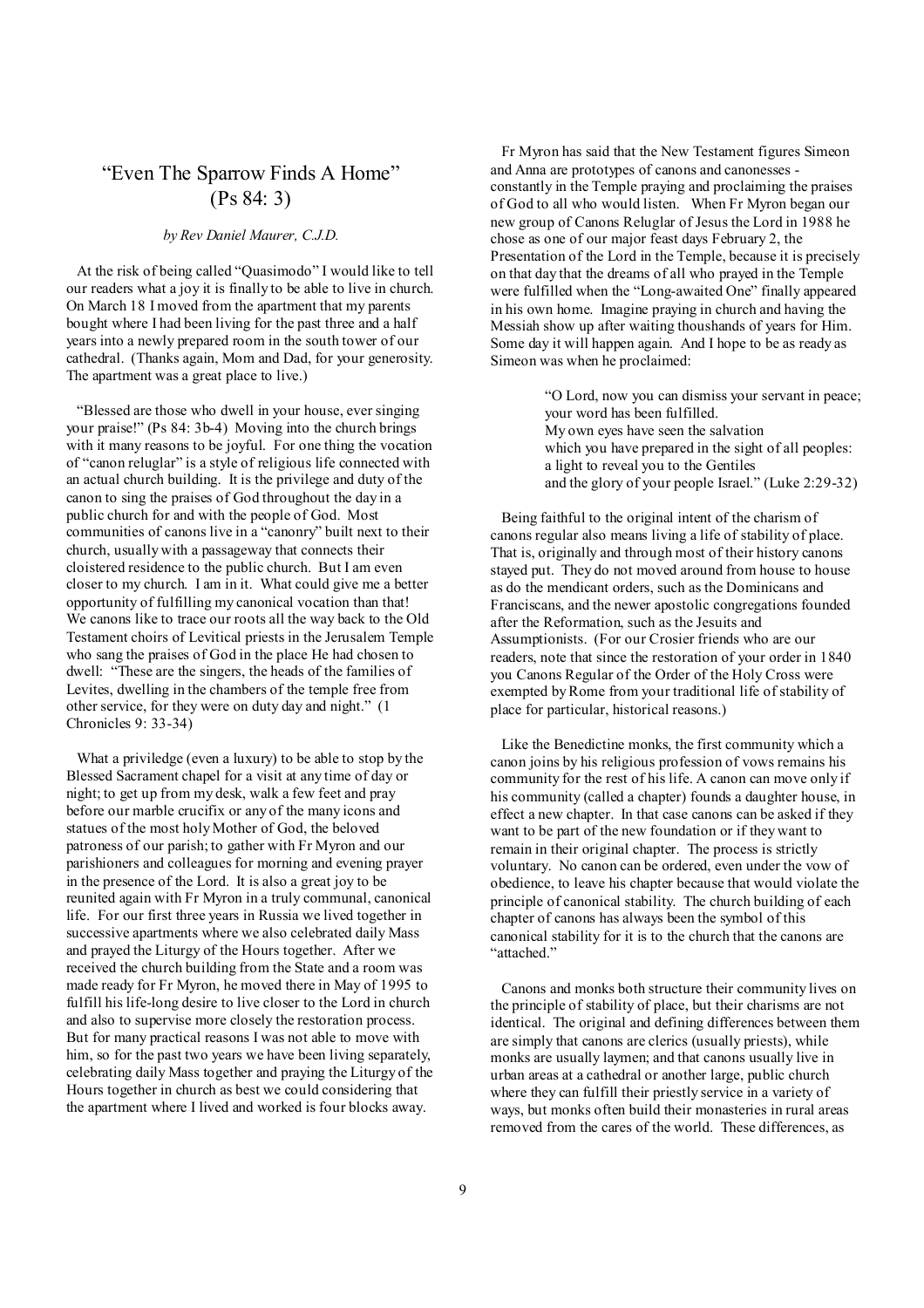you can imagine, have a big influence on how and with whom they pray.

In a kind of metaphor of canonical stability, I now live in the church tower, the most stable part of a very stable building. The walls of my tower-fortress are two and a half feet thick. My room is located on the second floor off the choir loft and above the parish library. My window is the tall, narrow Gothic-arched window on the far right of the main facade. When I am sitting at my desk it provides a perfect view of all who come and go, of the children who play in our churchyard, and of the beautiful and colorful sunsets over the hills of the downtown area to the west. Even though I have been living here four months it comes as a surprise to me each time I step out of my room and see that I am in the main church.

Living high up in a tower provides not only security but solitude, at least for the time being. Until it can be made more secure, the main church hall on the second floor is open to the public only on Sundays. On weekdays only the first floor is open to the public. There are located the Blessed Sacrament Chapel, the receptionist and parish offices, the library, the kitchen and dining room, Fr Myron's room, and the workshops and storage areas for the workers and artisans engaged in the church restoration. I usually have the upper, main church and choir loft all to myself except when my colleagues in the Liturgical Music Society of Saint Augustine are working with me on a project.

Besides religious reasons for the joy of calling the church my home, there are some mundane reasons as well. No longer do I have to walk up and down six flights of stairs to get to our apartment, (99 steps each way, and after three and a half years how well I know each one of them!) No longer do I have to stumble up the steep hill to the church in the early morning darkness for daily Mass, or down the hill in the early winter nights, slipping on the ice after a long day's work. Many of the steps of the crumbling, wooden, public stairway leading down the hill have completely disintegrated. From one day to the next you never know how manymore will be missing. With my long legs I can, so far, manage to stretch over most of the empty spaces in good weather. In bad weather - rain, snow and ice - which predominate in Vladivostok from November through July, it is impossible. Taking the main road to avoid the stairs adds five minutes to the trip and is an even greater challenge. The pavement and road bed have been dug up by two different work crews over the past three years and never re-graded or re-paved. The continuous flow of unchanneled ground water insures the presence of either mud or ice all year round. Since I now live in my "ivory tower" I don't have to worry about all that.

It reminds me of something from what seems like a former life on another planet. When I lived in Brookline, MA I would occasionally drive through downtown Boston on the freeway. There on a new, residential building was a billboard advertisement directed at the hordes of harried commuters

pouring out of the city and heading home to the far-flung suburbs as much as two more hours away: "If you lived here, you'd be home by now." For some of us there are even quicker ways of getting home from work.

 Another mundane reason for living in church is that here we finally have a constant supply of hot running water, something unheard of and even undreamed of in Russia. Readers who have spent even a short time in this struggling country know that hot water cannot be taken for granted in Russian cities. The manufacture of individual home hot water heaters was never part of the Communist economy's five-year plans which controlled every detail of Soviet economic activity. In other words no one has ever heard of them. Even when I describe them to Russians they cannot believe that they exist. They shake their heads and look at me as though I must have been halucinating. Every year the citywide hot water system is turned off for at least one month for repairs (and for vacation time for their workers.) But often it stays turned off for much longer than that. The first year we lived in our apartment (1993-94) we were without hot water for more than five months.

 Fr Myron suffered here at the church for two years without hot water at all. (In regard to that, our bishop recently said that he is a true martyr.) He had to walk to the apartment for a shower (when the system was working). But in preparation for my arrival we installed a water heater which works in conjunction with one of our three American furnaces by piping water through a special, instant on-off burner activated by the flow of water through the pipe. We now have a trustworthy, unlimited, cheap supply of hot water at the turn of a faucet. To western readers that may not sound like such a big deal. But after five years of never knowing from day to day if there will be hot water or not, it approaches the level of ultimate decadence. So what if we have to live with a tinge of guilt from the fact that we, with a vow of poverty, suddenly live more comfortably than any of our parishioners, at least in one way!

 Our bishop Joseph Werth intuitively understands the joy we feel to be able to live in church. On his recent arrival in Vladivostok to celebrate Fr Myron's silver jubilee of priestly ordination we gave him a grand tour of the church which he had not seen in almost two years (before the removal of the third floor and the restoration of nave and choir loft.) After demonstrating our beautiful and powerful "Epiphany Organ", I pointed to a door a few feet away from the organ console and said, "And here is where I now live." With surprise and delight he said, "You must certainly be a happy priest. So many people throughout history, including the saints, have longed to live in church." It was an especially poignant remark, remembering that millions of Russians were killed during this century of darkness defending their churches and their faith.

 The Christian Faith holds within itself an invitation to all the baptized to embark on a great adventure of God's love.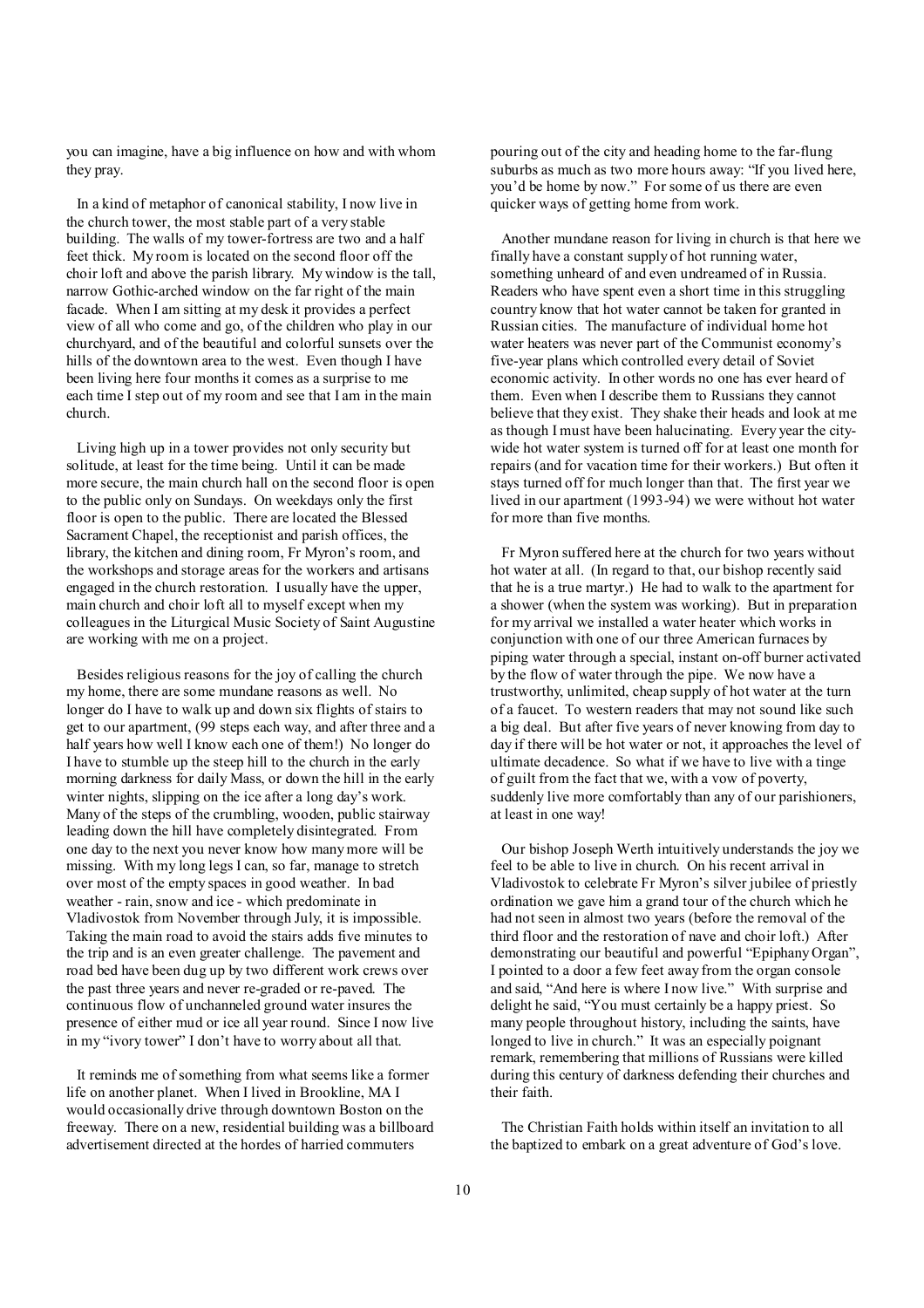This is particularly true for the vowed religious life which shows forth in the clearest way the love God has for His chosen ones. We Canons Regular of Jesus the Lord are living our adventure of God's love within the tradition of our ancient charism but in a way which responds to the needs of the Church today. There had never been canons regular in Russia until we arrived five years ago. Responding to one of the greatest needs of the Church, we brought the stability of our canonical life - liturgical prayer, fraternal community, and priestly service - to Vladivostok in the Russian Far East. Here we pray and work and await the new vocations that the Lord will send us. This is His adventure more than ours. Daily we place the future of our order in His hands. Catholic family life which is the seed bed of vocations was completely destroyed in this part of Russia. In fact the entire Catholic Faith was wiped out, so it will take more time than I originally thought to sew and reap the seeds of native vocations to the diocesan priesthood and the religious life. A number of young men in our various parishes have already expressed serious interest. Are there others in the West, perhaps you, one of our readers, or someone you know, who is discerning a call to the canonical life? Do you, like the psalmist and saints throughout the ages, find yourself praying,

" My soul is longing and yearning, is yearning for the courts of the Lord... My heart and my flesh sing for joy to the living God"? (Ps. 84: 2)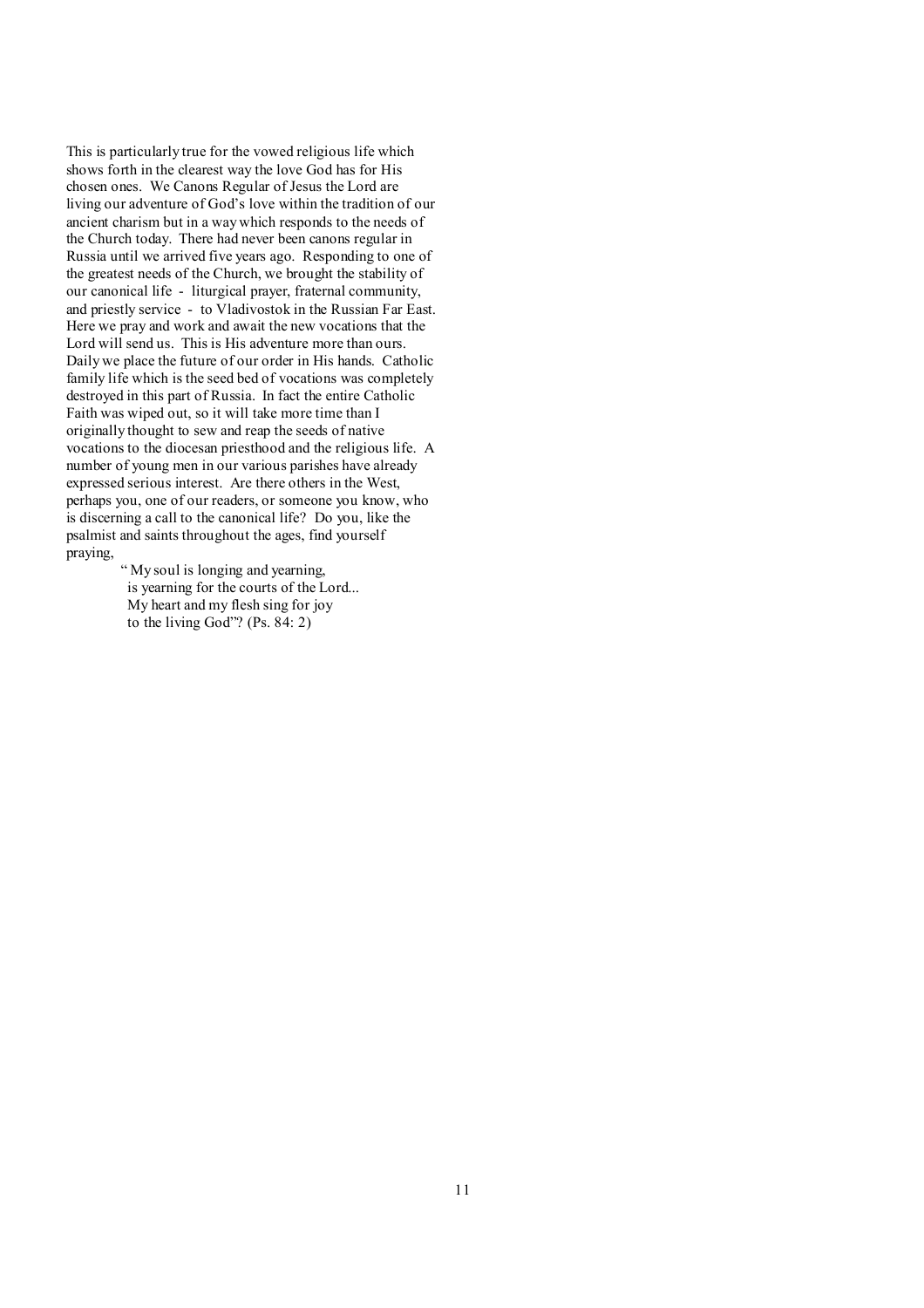# **Fr Myron Celebrates 25 Years of Priesthood**

### *by Rev Daniel Maurer, C.J.D.*

In late May and early June Fr Myron C. Effing, C.J.D., together with his Vladivostok parishioners, pastoral team, Russian friends and guests, celebrated the completion of his first 25 years of priesthood. He was ordained a priest on May 27, 1972 by the Most Rev Leo Pursley, D.D., Bishop of Fort Wayne - South Bend for the Canons Regular of the Order of the Holy Cross (Crosiers) in the Crosier major seminary chapel in Fort Wayne, Indiana. (Incidently, he wrote a letter to Bishop Pursely on the day of his anniversary. The bishop is 95, and living in retirement in Huntington, Indiana. His mind is still very active and he recently answered Fr Myron's letter with news of his own 70th anniversary of priesthood!)

On Sunday, June 1, 1997 the parish of the Most Holy Mother of God and many of Father's Russian friends gathered at the church to help him celebrate the occasion of his 25th Jubilee on the Solemnity of the Body and Blood of Christ, the feast on which the Universal Church celebrates the gift of the Eucharist given by Christ to the faithful through the ministry of priests. Also part of the celebration, though not present, were his family, friends and Crosier confreres in America and around the world. Many of them sent messages of congratulations by both conventional and electronic mail for the occasion.

The beautiful Mass was followed by Eucharistic adoration at the main altar during which the choir sang one of Fr Myron's favorite hymns, the Guamanian anthem to the Sacred Heart, "Atan Jesu Cristo" in the original Chamorro language. They had been practicing it quietly for weeks in order to surprise him on his important day. Adoration was followed by the traditional Eucharistic procession around the church, stopping four times at stational altars for Benediction of the Blessed Sacrament. The fourth and final benediction was given back inside the church at the main altar.

Immediately after Benediction those present began to come forward with gifts, flowers and words of congratulations and gratitude. Among the many who spoke were representatives of all parish organizations, CARITAS, Catholic Relief Service, the Interfaith organization for the Rememberance of the Victims of the Repression, and from our neighboring parish to the north in Magadan (2000 miles away) Fr David Means came to represent the clergy of the diocese. The children of our Sunday catechism class prepared a special song which they sang accompanied and directed by their teachers, Hiroshi and Takako Nishina of CARITAS Japan.

After the many messages of love and affection, all present went downstairs to our first-floor parish hall for champagne toasts, delicious sandwiches, deserts, icecream (donated by parishioner and former employee Ghenna Krestsov from his

new job with a New Zealand food import company), tea and coffee.

 Three parishioners, Elena Andreevna, Miroslava Igorevna, and Yevgeny Balanyob, worked all week to make a photo display of the first 25 years of Fr Myron's priesthood and religious vocation, including captioned pictures his first religious profession of vows in Hastings, Nebraska where he was later prior; at his ordination in Fort Wayne; at his first Mass in Evansville with his parents Henry and Leota, brother Merle, and sisters Marlene and Marilyn; working at Our Lady of the Lake Seminary at Lake Wawasee, Indiana; Crosier Seminary in Onamia, Minnesota, Father Duenas Memorial School on Guam, and California State University in Turlock. They did a great job with photos that I had "obtained" from his personal file and with some of my own, and with maps and color post cards of all the Crosier houses where he has been stationed. He rarely shares his personal life publicly, so everyone was fascinated to see pictures of him as a young frater and priest and pictures of his parents, brother and sisters. We hung the large display in the newly renovated vestibule of the church with spotlights on it where it quickly became one of the main attractions of the day.

 Bishop Joseph Werth had planned to attend the June 1st celebration but was delayed by a bureaucratic tangle. He would not be deterred, however, because of his admiration for Fr Myron and because he considers silver jubilees of priesthood to be very important milestones in the life of the Church. He was able to fly to Vladivostok for a special Jubilee celebration with Fr Myron on Thursday evening, June 13 on his way back from Japan. His Mass on that occasion also was the setting for the Confirmation and reception of First Communion of parishioners from Vladiovstok and Romanovka. It was the first pontifical Mass to be celebrated in the renovated 2nd floor church, and many parishioners worked long and hard to make it a memorable occasion. The bishop was especially complimentary to the alter servers, three of whom had ridden four hours from Fr Myron's parish in Hahodka to serve their first mass for a bishop. Again after mass, as on Sunday, all present gathered in the parish hall for toasts and treats prepared by parishioners.

 A 25th Jubilee of priestly ordination is a time for a priest at the peak of his life to reflect back on the roots of his vocation and on the service that he has rendered to the people of God. In conjunction with this article, I asked Fr Myron a number of questions and, even though I have known him for 24 of these past 25 years, I learned some new and interesting things about him. Here are some of his answers.

•Q: When did you decide to become a priest?

 Fr Myron: In 1972 on my ordination day. I always thought that if God wanted me to be a priest he would make it happen, so I wouldn't be sure I should be a priest until I was ordained. I can't say it is something I sought. I had planned to be a teacher.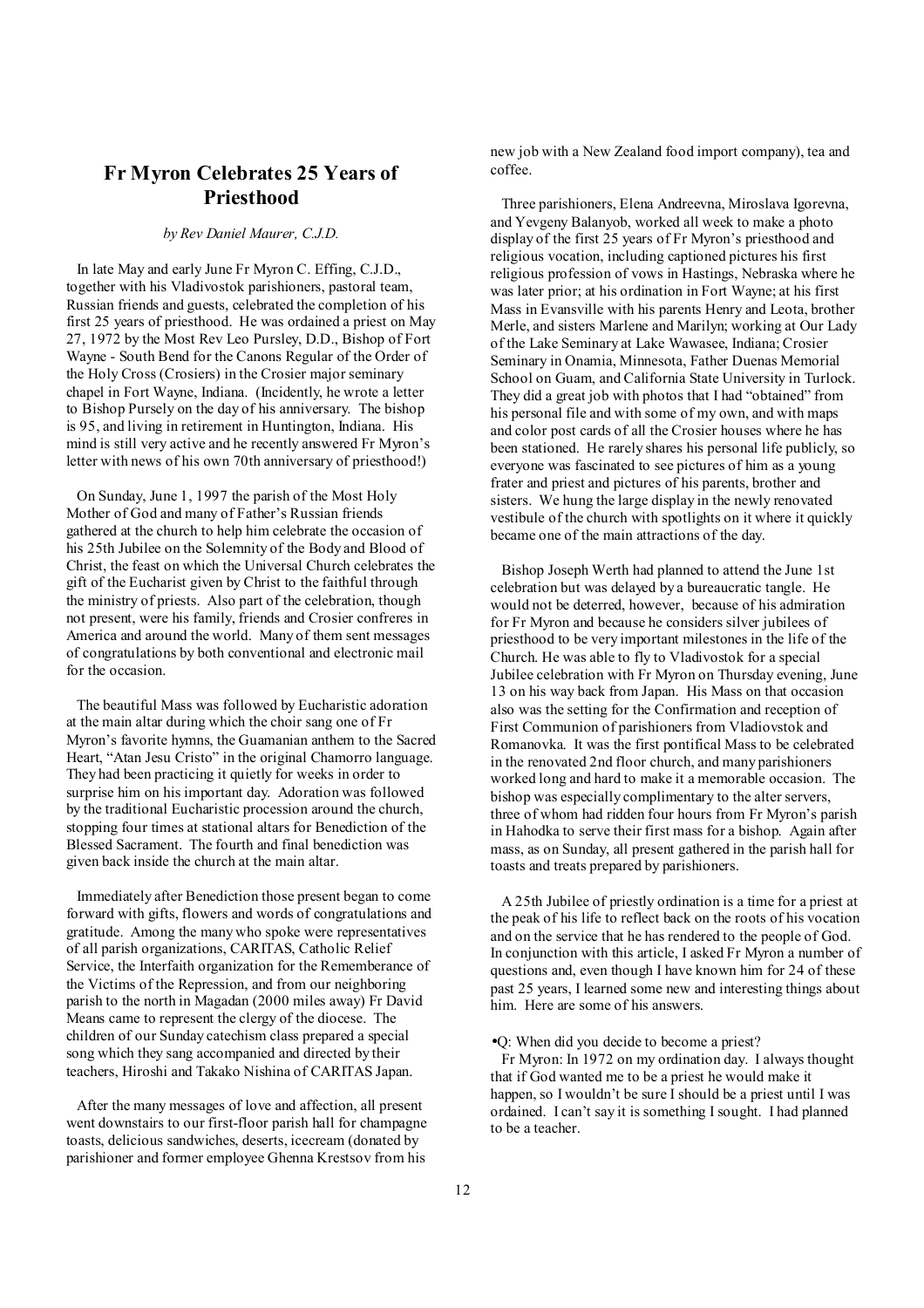•Q: Well, then, when did you decide to join the religious life?

Fr Myron: When I was in graduate school at Indiana University in Bloomington. I was studying astronomy. It was then that I decided to pursue the possibility of becoming a religious. I have always thought that being a religious is something that a person chooses in response to God, but being a priest is something that God chooses.

•Q: What has been your most amusing pastoral experience? Fr Myron: When a cat walked down the aisle at a Sunday Mass I was celebrating in a parish in Duluth, Minnesota. The church was very big and very full. It was during my homily. There had already been a lot of trouble with the loud speaker system. It kept going on and off, on and off, all during my homily, so of course the people and I were very distracted. I finally asked, "Does anyone here know how to fix the amplifier?" and someone got up, and went to the sacristy to fix it. He had just gotten back to his place when in walked the cat, with a bell around his neck, making lots of noise, right down the center aisle. As he went, all the people on the ends of the pews behind him jumped out after him. They all missed him and landed sprawled all over the aisle floor. The whole center aisle was full of people who had tried to catch the cat. The cat meanwhile made it up the entire length of the aisle with people falling after him, and got away through a side door by the sanctuary. Of course, no one present, not even me, remembers what that homily was about! It must have been something the devil didn't want said.

#### •Q: What has been your greatest challenge?

Fr Myron: It has been difficult trying to be a leader in the Church during these last 25 years when there has been so much unfaithfulness, which is often called liberalism. You don't want to be too conservative and hold the Church back because the Church is always called to go forward. On the other hand, you suffer from the unfaithfulness of the superprogressive wing of so-called liberal Catholics, many of whom don't believe in some of the most important doctrines of the Church, yet they wield a lot of power, and nobody calls them on the carpet.

•Q: What has been the hardest thing you have ever done?

Fr Myron: Emotionally the hardest thing I ever did was to leave Guam. Physically the hardest thing that I have ever done is to work here in Russia. I don't find it emotionally difficult at all, but it is physically exhausting.

At both of the public celebrations of his 25th Jubilee of priesthood the Vladivostok parish choir sang to Fr Myron the traditional Russian blessing, "Mnogie Lyeta!" (Many More Years!). I am sure that all the readers of the *Vladivostok Sunrise* join them and all of us in Fr Myron's five parishes in the Russian Far East, including the hundreds of people whom he has baptized and confirmed, in praying that the Lord will prolong his priestlyministry among us for many, many more years, and through him will extend the love and mercy of God to hundreds more people in this country filled with tragedy and hope.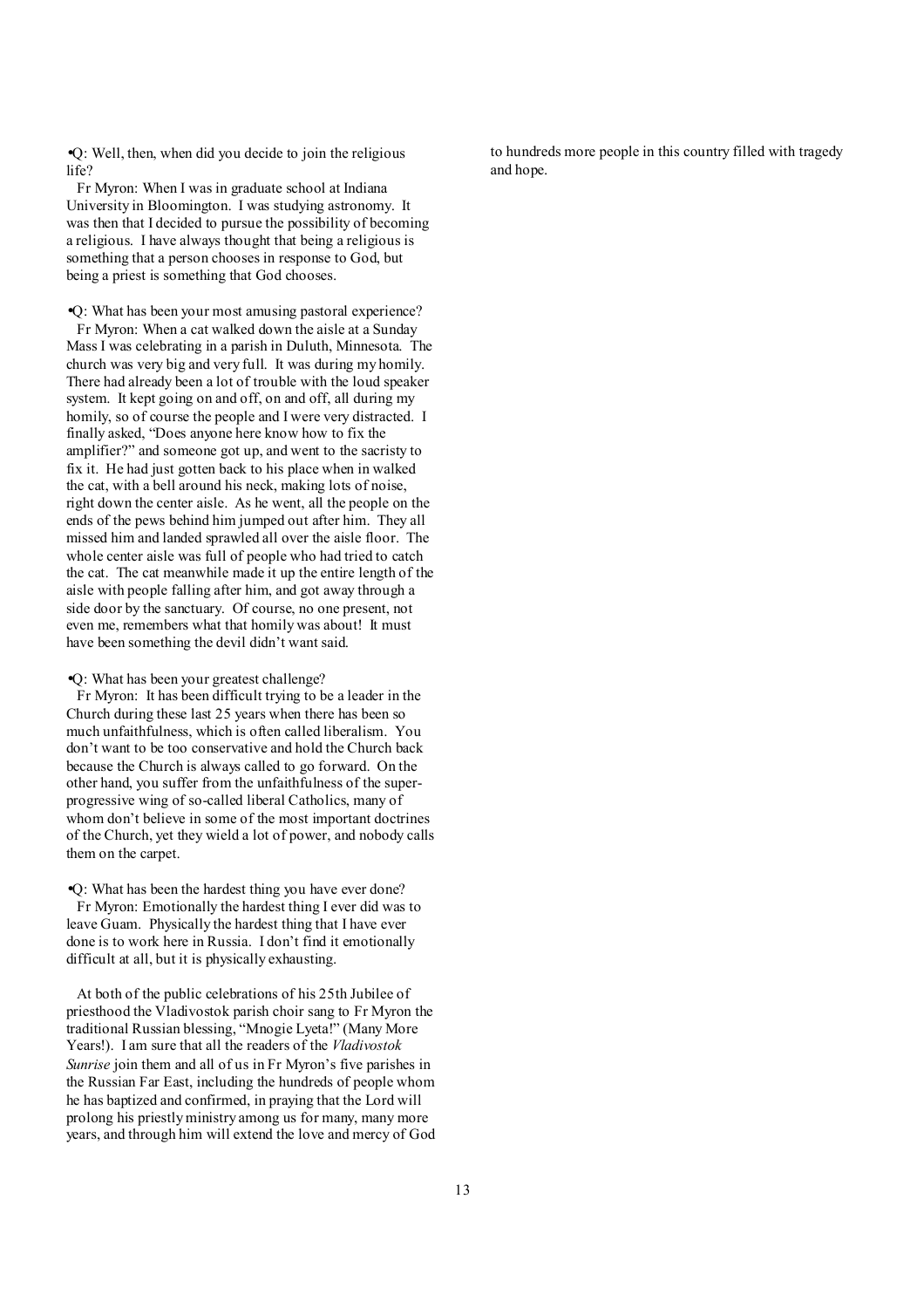### **Prayer to St Joseph**

*by Rev Daniel Maurer, C.J.D.* 

On Sunday August 10 our bishop Joseph Werth and all the priests of the Diocese of the Asian Part of Russia will gather in Novosibirsk for the solemn mass of dedication of our new Cathedral of the Transfiguration of the Lord. Our bishop has said that he considers this to be the most important spiritual event of the first six years of his administration. He has invited pilgrims from every parish and region of his vast territory (nine time zones from the Ural Mountains to the Pacific Ocean) and from many other countries to be present for this special occasion.

In spiritual preparation for the dedication, and for the intentions of all benefactors who have contributed to the construction of the cathedral church and to the diocese in general, Bishop Werth has asked all Catholics of the diocese to pray to Saint Joseph, patron of the Universal Church, each Wednesday until August 10. In fulfillment of his request the following prayer to St Joseph, which is a traditional Russian prayer with some additions by our pastor Fr Myron, has been distributed to all our parishes in the Russian Far East. Here we provide an English translation of it for you, our dear benefactors, so that you can pray it with us, and also so that you know that we are constantly praying for you. Your generosity to our mission in the Russian Far East is also a great gift to our bishop, to all the people of our diocese, and to the universal Church. Rejoice with us in this great blessing of a new cathedral!

### **Prayer to St Joseph for the Benefactors of our Cathedral and Diocese**

We hasten to you, blessed Joseph, in our difficulties, and as we have called out for help to your most holy Spouse, so too do we hope in your patronage.

Though the love which united you in matrimony with the Immaculate Virgin Mother of God, and through your fatherly love for Jesus, we implore you, look mercifully on us, the heirs which Jesus Christ obtained by the price of His blood, and help us, powerful patron, in our needs.

Wise guardian of the Holy Family, help our families to be united in love, like your Holy Family. By your example lead parents in the correct upbringing of their children. Lead our teachers and students of all levels of education, for you were a good teacher to Jesus.

Protect the chosen people of Christ, and as once you saved the Child Jesus from mortal danger, now likewise guard His Holy Church from the wiles of enemies and from every misfortune. Ask of the Lord a blessing on our bishop Joseph and on our priests. With your patronage come to the aid of the benefactors of our diocese. Give us more religious vocations among our children, and more marriages united in Christ and strengthed by the Spirit.

 Loving Father, guard us beforehand from all harm, all error, all pitfalls in the struggle which we wage against the forces of darkness. Help the people of Russia to grow in true values. Beseech the Lord to save our people from the evils of alcoholism, deliquency and abortion. Through your intercession may God give us civic leaders who love and serve the people.

 Spread your mantle of safety over each one of us, so that we may, with your help, lead honorable lives that end peacefully and so that we may gain the eternal happiness of heaven. Amen.